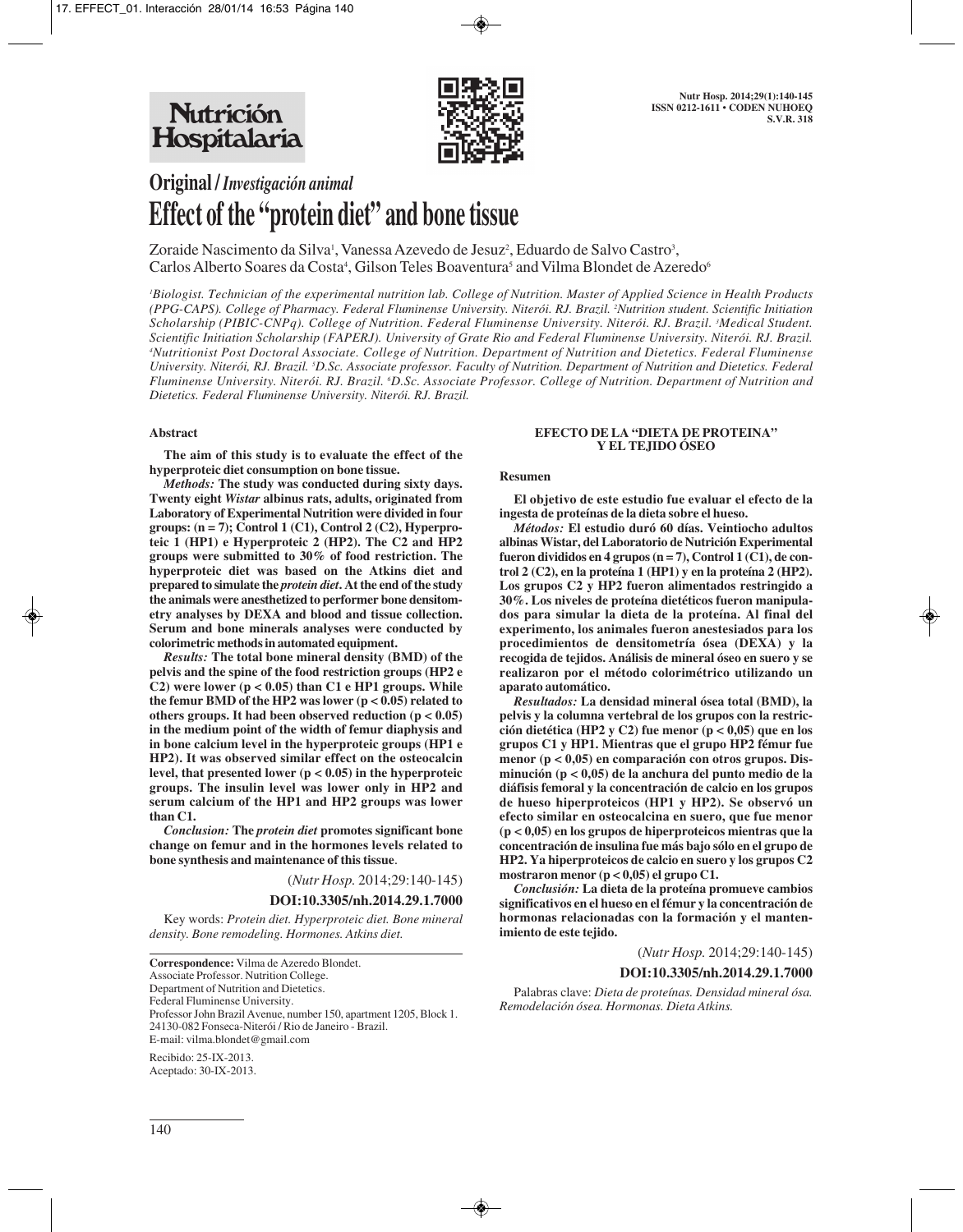## **Abbreviations**

C1: Control 1. C2: Control 2. HP1: Hyperproteic 1. HP2: Hyperproteic 2. DEXA: Dual Energy X-Ray Absorptiometry. BMD: Bone Mineral Density. AIN: American Institute of Nutrition. UFF: Federal Fluminense University. BMC: Bone Mineral Content. ELISA: Enzyme-Linked Immunosorbent Assay. COBEA: Brazilian College of Animal Experimentation.

ANOVA: Analysis of Variance.

FAPERJ: Research Foundation of the State of Rio de Janeiro.

PROPPI: Pro Rectory of Research, Graduate Studies and Innovation of the Federal Fluminense University.

CNPQ: National Research Council.

#### **Introduction**

The diet with high protein concentration is the most popular fad diet and has been considered to be effective in weight reduction.<sup>1,2,3</sup> It is characterized by high concentration of protein, lipids and low concentration of carbohydrates.3 However, there is evidence that excessive consumption of protein may impair bone health and may contribute to the development of osteoporosis, especially among adult women.4

The change in bone promoted by excess of animal protein and fat consumption has been attributed to the development of metabolic acidosis, caused by excessive production of ketone bodies. This state of ketogenesis seems to stimulate bone resorption and inhibit the osteoblastos activity.5,6

However, the literature is controversial concerning the effects of high protein intake and possible changes in the bone tissue. Some studies suggest that hyperproteic diets are associated with a greater propensity to bone loss.7,8 However, other researchers have reported beneficial effects, including increase in bone mineral density.9,10

Soon, the previous studies are inconclusive and require more information about the effect of the hyperproteic diet on bone health. Its effect on the development of osteopenia and/or osteoporosis still needs investigation. The objective of this study was to evaluate the effects of the fad diet, based on higher protein and lipid concentration, on bone tissue of adult female rats.

We emphasize that the main contribution of this study is to understand the changes that occur in the body, especially in bone tissue, due to the consumption of the "protein diet". This way we can alert physicians and nutritionists regarding the negative effects of this diet on bone tissue.

## **Methodology**

The study was conducted at the Experimental Nutrition Laboratory in the Nutrition and Dietetics Department, Nutrition College of the Federal Fluminense University, with female Rattus, Norvegicus Wistar Albino, with 90 days of age, weighing approximately 200 g. All animals were housed on experimentation for 60 days in individual polypropylene cages, properly identified. The environment was maintained with constant temperature ( $24^{\circ}$  C  $\pm$  2° C) and adequate lighting with light-dark cycle of 12 to 12 hours.

The animals were divided into 4 groups  $(n = 7$  per group): Control group: 1) control 1 (C1) and 2) control 2  $(C2)$  \* - fed diets consisting of 69.20% carbohydrate (59.20% of starch and 10% sugar), 11.30% protein (casein), 4.80% lipid (soybean oil), 1% vitamin mixture (Prag solutions, São Paulo, Brazil), 3.5% mineral mix (Prag Solutions, São Paulo, Brazil), 5% fiber (cellulose), 0.25% choline bitartrate and 0.18% L-cystine. The control diets were manufactured following the recommendations of the American Institute of Nutrition (AIN - 93M);<sup>11</sup> Hyperproteic group: 3) hyperproteic 1 (HP1) and 4) hyperproteic 2 (HP2) \* - fed diets containing 4.73% of carbohydrate (lactose), 49.77% protein (47.54% beef protein and 2.23% milk protein), 15.97% lipid (11.97% animal fat from meat and 4% soybean oil), 1% vitamin mixture (Prag Solutions, São Paulo, Brazil); 3.5% mineral mix (Prag solutions, Sao Paulo, Brazil); fiber 7% (5% cellulose and 2% agar), 0.18% L-cysteine and 0.25% choline bitartrate. Agar was used to shape ration. The groups \* C2 and HP2 received 70% of the amount of feed consumed by C1 and HP1, respectively. The ingredients for the formulation of the hyperproteic diet were purchased in local market. The meat was dried, milled, sifted and mixed with the other ingredients.

The weight (g) of animals was measured using precision balance (Bioprecisa JY 50001, precision 0.1 g) and water consumption (mL) using a graduated cylinder, weekly. The water was available on free demand for all groups. The control of the supply and leftover of the diet was weekly for C1 and HP1. For the groups C2 and HP2 was done daily, due to food restriction.

At the end of the experimental period, all animals were submitted to vaginal washing procedure to identify the estrous cycle phase. After this, those that were in the "estrus" phase were separated and fasted for six hours before sacrifice. They were anesthetized with intraperitoneal injection (with ketamine xylazine 1:1) at a dosage of 0.1 mL/200 g and bone mineral density (BMD) measured by dual energy x-ray absorptiometry (DEXA) (GE Lunar 200368 DXA instrument, Wisconsin, USA), in the Nutritional Assessment Laboratory of the Nutrition College, UFF. The analysis was performed using specific software for small animals $12,13$ (encore in 2008, 13.40 Version GE Healthcare). Bone mineral density (BMD, g/cm<sup>2</sup>), bone mineral content  $(BMC, g)$  and bone area  $(cm<sup>2</sup>)$  were analyzed in each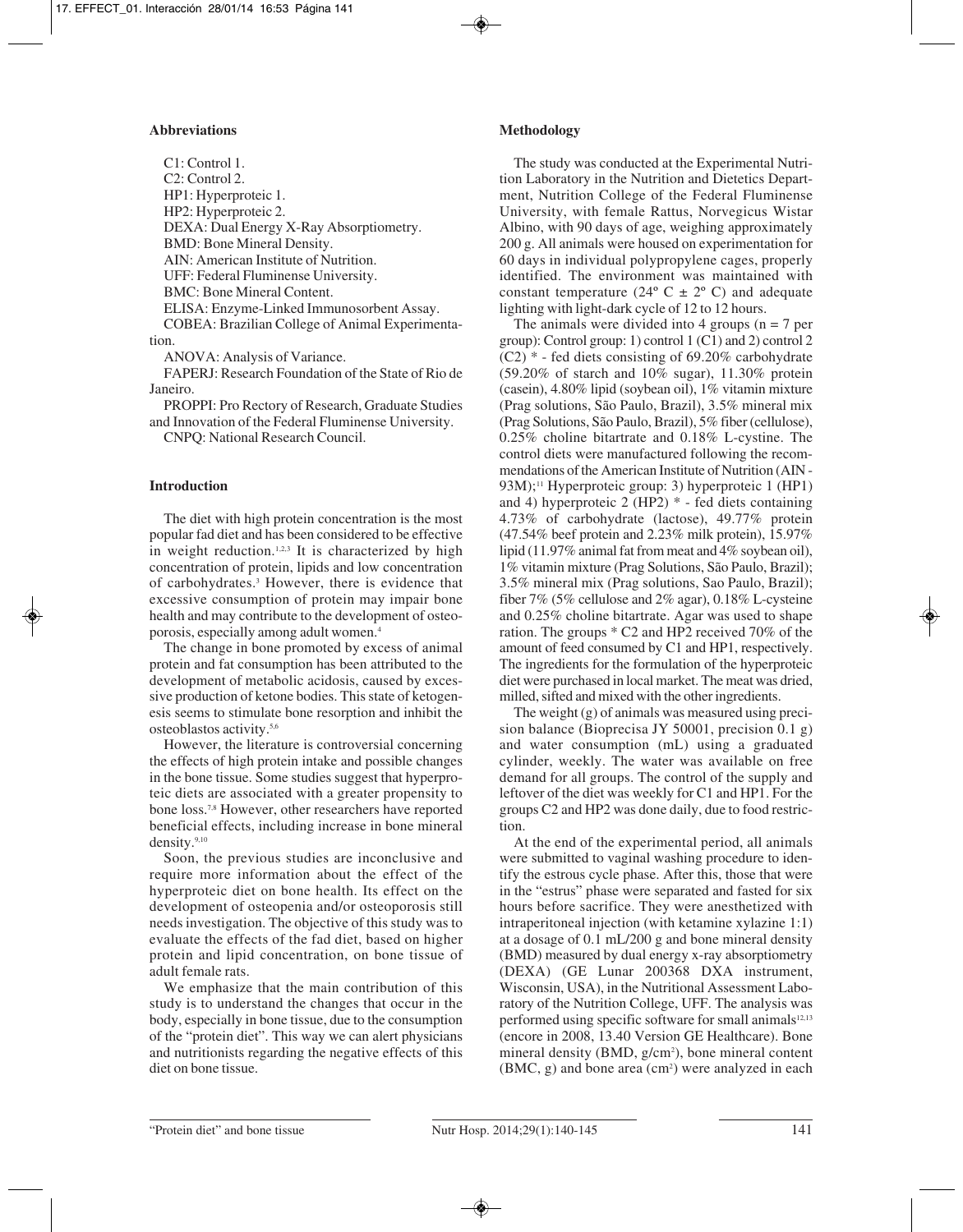animal. After DEXA, with the animals under anesthesia, we collected blood by cardiac puncture in tubes with anticoagulant and centrifuged at 3,000 rpm for 20 minutes. Then, after the sacrifice, the right femur was removed, cleaned and weighted. Plasma samples and femur were frozen at -80º C for further analysis.

Serum concentrations of calcium, phosphorus and magnesium were determined by the colorimetric method using commercial kits (Bioclin, Belo Horizonte, Brazil) in automated equipment. Insulin, parathyroid and osteocalcin hormones were determined by enzyme linked immunosorbent assay (ELISA) using specific commercial kits (UScn, Life Science Inc) and the reading performed using Thermo Plater Reader.

The evaluation of the distance between the epiphysis and the width of the midpoint of the diaphysis was performed, in femur, with caliper and express in millimeters. Subsequent evaluation of the weight of the femur (g) were analyzed BMD (g/cm<sup>2</sup>), BMC (g) and bone area (cm<sup>2</sup>) using DEXA. The femur was placed (one at a time) in a container with rice to simulate soft tissue.<sup>14</sup>

The mineral composition of femur was performed from the ash production,<sup>15</sup> which were subsequently acidified, heated and diluted in deionized water. Subsequently, calcium, phosphorus and magnesium analyzes were carried out by colorimetric method, using automated equipment.

The results are presented as mean and standard deviation. For the analysis of the comparison of means between groups were used ANOVA and Duncan as post-test. We work with a significance level of 5%. GraphPad InStat version 3.1 for NT Win/95 was used for analysis.

This project was submitted to the Ethics Committee responsible for research in animal laboratory at UFF, and has been approved under protocol number 0027/08. All animals were handled in accordance with the ethical principles adopted by the Brazilian College of Animal Experimentation (COBEA).

## **Results**

During the study period, it can be observed that the groups fed diets on free demand (C1 and HP1) showed increase in body weight  $(P < 0.05)$ , while those who suffered food restriction (C2 and HP2) lost weight (fig. 1).

Regarding the daily diet intake, the control group (C1) showed higher feed intake  $(P < 0.05)$  compared to the other groups. While the group HP2 showed the lowest intake. The feed consumption of the group that received hyperproteic diet on free demand (HP1) was similar to the group C2 (fig. 2).

Regarding water intake, the groups that received hyperproteic diet, especially HP2, showed higher water intake  $(P < 0.05)$  when compared to the control group (C1). While water intake of the C2 group has



*Fig. 1.—Evolution of body weight of the animals during all the experiment. Control group (C1); Hyperproteic diet (HP1). Groups C2 and HP2 submitted to 30% of food restriction. Different letters indicates statistical difference (ANOVA, P < 0.05). Niterói, in 2012.*



*Fig. 2.—Daily feed intake and water intake of the animals. Control group (C1); Hyperproteic group 1 (HP1). Groups submitted to food restriction (30%),Control 2 (C2) and Hyperproteic 2 (HP2). Different letters denote statistical difference (ANOVA, P< 0.05). Niterói, in 2012*

been similar to the groups that received diet on free demand (C1 and HP1) (fig. 2). It was observed also that the groups that received the "protein diet" showed diuresis higher than the other groups (observational data, not presented).

Serum level of the minerals and hormones are presented in table I. It can be observed that the groups that received hyperproteic diet (HP1 and HP2) showed lower serum calcium  $(P < 0.05)$  than C1 group. Regarding insulin, it was observed that the HP2 group showed lower ( $P < 0.05$ ) serum level compared to the other groups and the osteocalcin was lower ( $P < 0.05$ ) in the groups receiving hyperproteic diet (HP1 and HP2). The magnesium, phosphorus and parathyroid hormone level were similar between groups.

The densitometry of the total body shows that C2 and HP2 groups presented lower  $(P < 0.05)$  BMD, BMC and bone area compared to C1 and HP1 groups. When analyzing specific regions such as the pelvis, it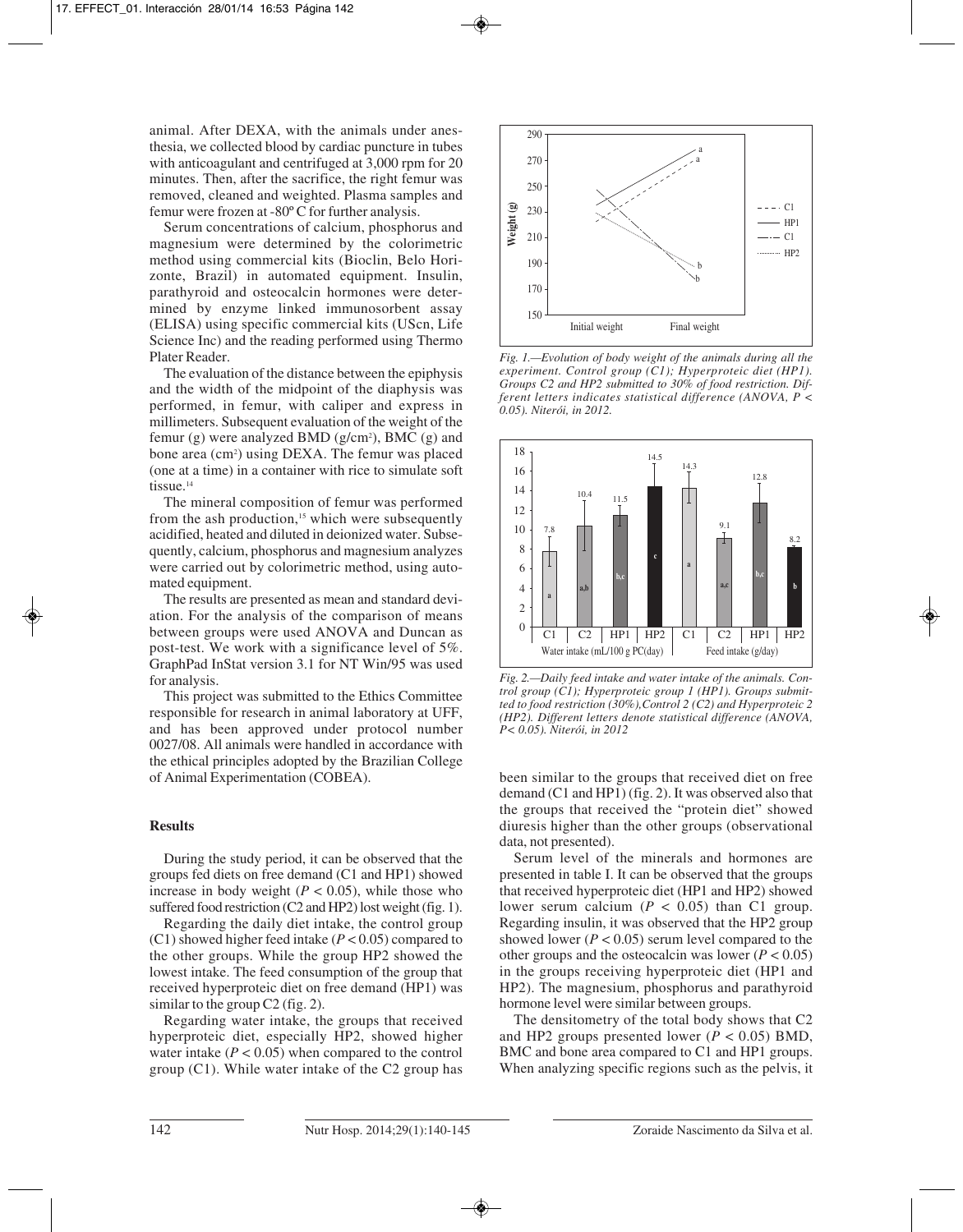| <b>Table I</b><br>Minerals and hormones concentration at the end of the study |                              |                              |                                |                              |  |  |  |
|-------------------------------------------------------------------------------|------------------------------|------------------------------|--------------------------------|------------------------------|--|--|--|
|                                                                               | CI                           | HP1                          | C <sub>2</sub>                 | HP2                          |  |  |  |
| Calcium (mg/dL)                                                               | $8.22 \pm 0.20^{\circ}$      | $7.43 \pm 0.17$ <sup>b</sup> | $7.76 \pm 0.14$ <sup>a,b</sup> | $7.15 \pm 0.11$ <sup>b</sup> |  |  |  |
| Magnesium (mg/dL)                                                             | $1.84 \pm 0.15$              | $2.13 \pm 0.25$              | $2.27 \pm 0.43$                | $1.98 \pm 0.10$              |  |  |  |
| Phosphorus (mg/dL)                                                            | $5.08 \pm 0.31$              | $4.21 \pm 0.20$              | $4.12 \pm 0.25$                | $4.47 \pm 0.31$              |  |  |  |
| Insulin $(pg/mL)$                                                             | $1.45 \pm 0.33^{\circ}$      | $0.91 \pm 0.39^{\circ}$      | $0.64 \pm 0.14$ <sup>a</sup>   | $0.35 \pm 0.13$ <sup>b</sup> |  |  |  |
| Osteocalcin (ng/mL)                                                           | $1.21 \pm 0.47$ <sup>a</sup> | $0.38 \pm 0.12$              | $0.73 \pm 0.13$ <sup>b</sup>   | $0.33 \pm 0.15$ <sup>c</sup> |  |  |  |
| Parathormone (pg/mL)                                                          | $8.48 \pm 1.16$              | $8.70 \pm 1.43$              | $9.04 \pm 1.54$                | $7.35 \pm 1.59$              |  |  |  |

Control group 1 (C1) and Hyperproteic group 1 (HP1), received diet on free demand. Control group 2 (C2) and Hyperproteic group 2 (HP2), restriction of food consumption (30%). Different superscript letters denote statistical difference (ANOVA, P < 0.05). Niterói, 2012.

| <b>Table II</b><br>Bone mineral density, bone mineral content and total area of the pelvis, spine and femur of the animals studied |                               |                               |                               |                               |  |  |  |
|------------------------------------------------------------------------------------------------------------------------------------|-------------------------------|-------------------------------|-------------------------------|-------------------------------|--|--|--|
|                                                                                                                                    | Cl                            | HP1                           | C <sub>2</sub>                | HP2                           |  |  |  |
| Total body                                                                                                                         |                               |                               |                               |                               |  |  |  |
| BMD(g/cm <sup>2</sup> )                                                                                                            | $0.16 \pm 0.01$ <sup>a</sup>  | $0.15 \pm 0.01^{\circ}$       | $0.14 \pm 0.01$ <sup>b</sup>  | $0.14 \pm 0.01$ <sup>b</sup>  |  |  |  |
| BMC(g)                                                                                                                             | $8.80 \pm 0.36^{\circ}$       | $8.28 \pm 0.14$ <sup>a</sup>  | $6.40 \pm 0.15$               | $6.82 \pm 0.03$ <sup>b</sup>  |  |  |  |
| $AREA$ (cm <sup>2</sup> )                                                                                                          | $52.40 \pm 1.80^{\circ}$      | $52.60 \pm 0.40^{\circ}$      | $45.80 \pm 0.91$ <sup>b</sup> | $46.60 \pm 0.87$ <sup>b</sup> |  |  |  |
| Pelvis                                                                                                                             |                               |                               |                               |                               |  |  |  |
| BMD(g/cm <sup>2</sup> )                                                                                                            | $0.16 \pm 0.01$ <sup>a</sup>  | $0.16 \pm 0.01$ <sup>a</sup>  | $0.13 \pm 0.01$ <sup>b</sup>  | $0.14 \pm 0.01$ <sup>b</sup>  |  |  |  |
| BMC(g)                                                                                                                             | $2.34 \pm 0.16^a$             | $1.98 \pm 0.11$ <sup>a</sup>  | $1.70 \pm 0.11$ <sup>b</sup>  | $1.84 \pm 0.11$ <sup>a</sup>  |  |  |  |
| $AREA$ (cm <sup>2</sup> )                                                                                                          | $14.80 \pm 0.58$              | $12.20 \pm 0.37$              | $13.20 \pm 1.07$              | $13.0 \pm 0.83$               |  |  |  |
| Vertebral colun                                                                                                                    |                               |                               |                               |                               |  |  |  |
| BMD(g/cm <sup>2</sup> )                                                                                                            | $0.15 \pm 0.01$ <sup>a</sup>  | $0.15 \pm 0.01^{\circ}$       | $0.12 \pm 0.01$ <sup>b</sup>  | $0.12 \pm 0.01$ <sup>b</sup>  |  |  |  |
| BMC(g)                                                                                                                             | $1.78 \pm 0.20^{\circ}$       | $1.74 \pm 0.05^{\circ}$       | $1.12 \pm 0.13$ <sup>b</sup>  | $1.12 \pm 0.12$ <sup>b</sup>  |  |  |  |
| $AREA$ (cm <sup>2</sup> )                                                                                                          | $12.00 \pm 1.0$               | $11.40 \pm 0.50$              | $9.40 \pm 0.87$               | $9.00 \pm 0.83$               |  |  |  |
| Femur                                                                                                                              |                               |                               |                               |                               |  |  |  |
| BMD(g/cm <sup>2</sup> )                                                                                                            | $0.156 \pm 0.01$ <sup>a</sup> | $0.146 \pm 0.01$ <sup>a</sup> | $0.145 \pm 0.01$ <sup>a</sup> | $0.132 \pm 0.01$ <sup>b</sup> |  |  |  |
| BMC(g)                                                                                                                             | $0.400 \pm 0.01$ <sup>a</sup> | $0.380 \pm 0.02^{\circ}$      | $0.370 \pm 0.01$ <sup>a</sup> | $0.360 \pm 0.03$ <sup>b</sup> |  |  |  |
| $AREA$ (cm <sup>2</sup> )                                                                                                          | $2.80 \pm 0.1$                | $2.80 \pm 0.1$                | $2.71 \pm 0.1$                | $2.66 \pm 0.2$                |  |  |  |

Control group 1 (C1) and Hyperproteic group 1 (HP1), received diet on free demand. Control group 2 (C2) and Hyperproteic group 2 (HP2), restriction of food consumption (30%). Different superscript letters denote statistical difference (ANOVA, P< 0.05). Niterói, 2012.

was observed that the C2 and HP2 groups also had lower (*P* < 0.05) BMD when compared to C1 and HP1, whereas the pelvis BMC was lower ( $P < 0.05$ ), only in the C2 group. For the region of the spine, the groups who suffered food restriction (C2 and HP2) showed lower (*P* < 0.05) BMD and BMC than the groups with free demand diet (C1 and HP1). However, when analyzing the femoral BMD and BMC of the HP2 group it can be observed that this was lower  $(P < 0.05)$ than the other groups (table II).

When analyzing the biometrical parameters of the femur it can be observed that there was no significant statistical difference in the weight and distance between the epiphysis. However, there was a reduction  $(P < 0.05)$  in the width of the midpoint of the femoral diaphysis in HP1 and HP2 groups, when compared with C1 and C2 groups. Similar results were found when evaluating the mineral composition of the femur, HP1 and HP2 groups presented lower  $(P < 0.05)$ concentration of calcium in femur. Higher concentrations of  $(P < 0.05)$  magnesium was found in the groups receiving hyperproteic diet in relation to groups C1e C2 (table III).

## **Discussion**

Professionals of the health area who recommend the "protein diet" claim that persons who use this type of diet may ingest more energy, and still lose weight. However, there is no scientific evidence to confirm that this diet has metabolic advantages over conventional diets for weight reduction and maintenance of bone health.16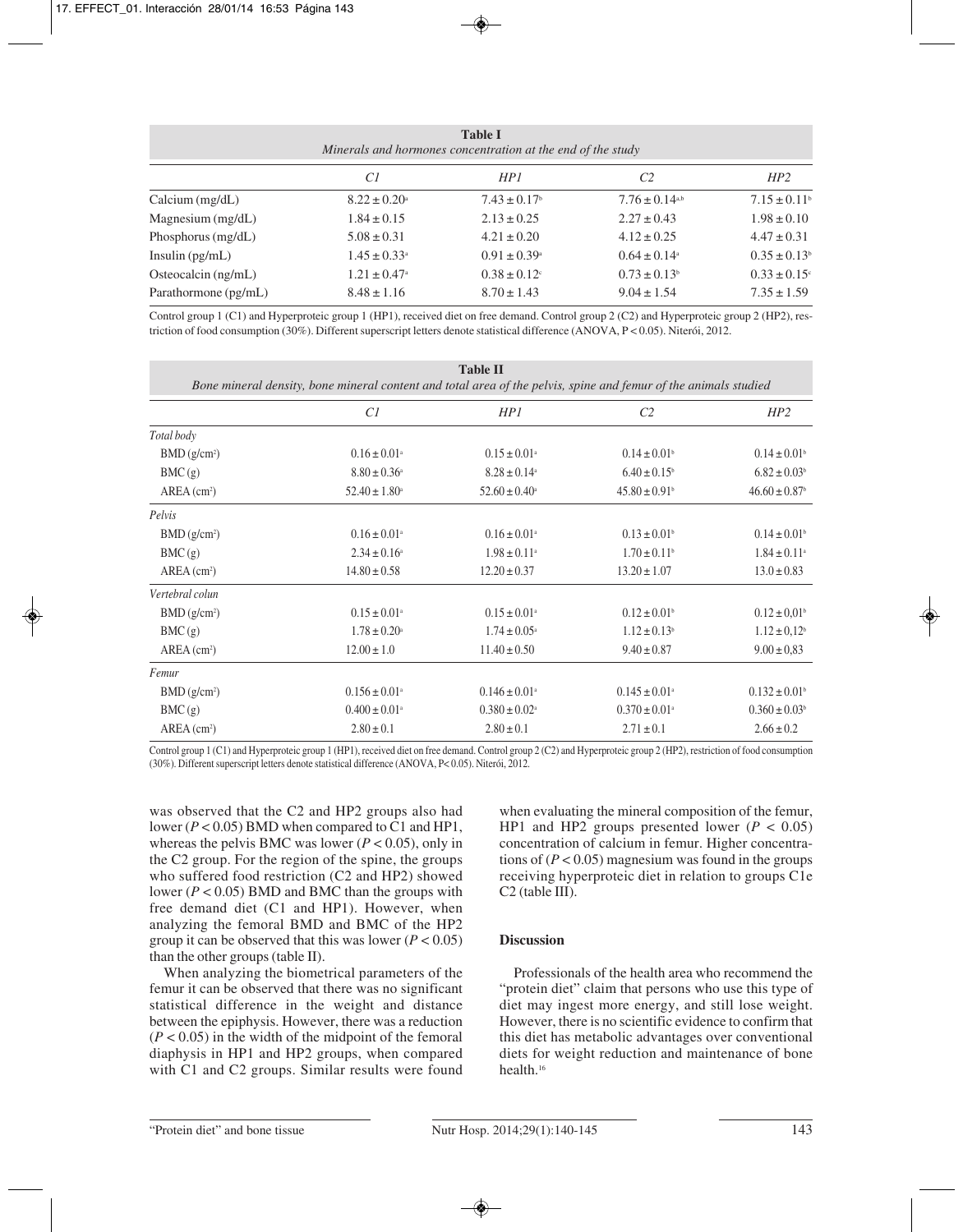| <b>Table III</b><br>Biometry measurements and mineral concentration of the femur |                               |                             |                              |                              |  |  |  |  |
|----------------------------------------------------------------------------------|-------------------------------|-----------------------------|------------------------------|------------------------------|--|--|--|--|
|                                                                                  | Cl                            | HP1                         | C <sub>2</sub>               | HP2                          |  |  |  |  |
| Weight $(g)$                                                                     | $0.92 \pm 0.01$               | $0.93 \pm 0.05$             | $0.92 \pm 0.01$              | $0.84 \pm 0.02$              |  |  |  |  |
| Distance between the epiphysis (mm)                                              | $3.15 \pm 0.05$               | $3.20 \pm 0.05$             | $3.20 \pm 0.05$              | $3.08 \pm 0.04$              |  |  |  |  |
| Midpoint of the diaphysis (mm)                                                   | $0.51 \pm 0.02^{\circ}$       | $0.45 \pm 0.05^{\circ}$     | $0.51 \pm 0.02^{\circ}$      | $0.46 \pm 0.06^b$            |  |  |  |  |
| Femur composition:                                                               |                               |                             |                              |                              |  |  |  |  |
| Calcium (mg/dL)                                                                  | $17.11 \pm 2.63$ <sup>a</sup> | $12.38 \pm 0.24$            | $16.89 \pm 3.42^{\circ}$     | $11.59 \pm 0.3$ <sup>b</sup> |  |  |  |  |
| Magnesium $(mg/dL)$                                                              | $4.00 \pm 0.33$ <sup>a</sup>  | $8.2 \pm 1.09$ <sup>b</sup> | $3.88 \pm 0.37$ <sup>a</sup> | $8.19 \pm 1.42$              |  |  |  |  |
| Phosphorus (mg/dL)                                                               | $7.37 \pm 1.87$               | $6.10 \pm 0.97$             | $5.08 \pm 1.77$              | $5.76 \pm 1.03$              |  |  |  |  |

Control group 1 (C1) and Hyperproteic group 1 (HP1), received diet on free demand. Control group 2 (C2) and Hyperproteic group 2 (HP2), restriction of food consumption (30%). Different superscript letters denote statistical difference (ANOVA, P < 0.05). Niterói, 2012.

In the present study, it can be noted that the hyperproteic diet seems to promote satiety when consumed on free demand. However, as this diet has higher energy content per gram, the lower feed intake by the HP1 group was not sufficient to promote weight loss; and when this diet is associated with dietary restriction, the result is similar to the conventional hypocaloric diet. It shows that it is not the "protein diet" that leads to weight loss, but the energy restriction imposed on the animals. Corroborating our results, studies show that in humans the consumption of "protein diet" on free demand, appears to increase satiety. However, in according to these authors this type of the diet can lead to weight loss, only, after prolonged periods.17,18 Some researches try explain the changes in metabolism that lead to the higher satiety. Studies suggest that lower carbohydrate intake may be related to excessive formation of ketone bodies, due to the change of the substrate used in the metabolism. Other factors suggested are that high protein intake leads to increase in serum concentration of amino acids that stimulate the release of anorexigenic hormones that act on satiety, and by the stimulus given by the amino acids to the cholecystokinin (CCK) secretion that could favor the reduction of food intake.1,19,20

Metabolically, the largest precursor of ketone bodies is the Acetyl-Coenzyme A produced by the oxidation of fatty acids and by the ketogenic amino acids. Ketosis produced by this kind of diet can increase the osmolality and thus trigger the sensation of thirst and increase the water consumption.<sup>21</sup> This fact was observed in the present study, where the animals receiving the "protein diet" had higher water intake than the control group, indicating that consumption of hyperproteic diet associated with energy restriction may promote increased production of ketone bodies, triggering higher water consumption and increasing the diuresis.

The protein and calcium are the major components of the bone tissue, so to maintain the process of bone remodeling and the synthesis of this tissue is necessary an adequate supplies of mineral and protein. Observational study found associations between protein intake and bone mass and show both, positive and negative effect.22 The bone densitometry realized in the present study show that the groups who were submitted to food restriction had a lower density and bone mineral content in the pelvis and spine, probably due to the high formation of ketone bodies and to the lower calcium intake, fact that is in accordance to the literature data. However, unlike what was observed in the pelvis and spine, the femur, of the hyperproteic group with dietary restriction was the more affected bone with a lower density and total bone mineral content and with reduction in the width of the midpoint of the femoral diaphysis; besides of the lower calcium content. This suggests that the high protein intake associated with dietary restriction increases the negative effects of diet on the bone tissue, even in adult animals due to the stimulation of bone calcium removal in order to minimize the effects of acidosis.

Some researchers suggest that the excessive dietary protein appears to have an adverse effect on the bone, only under conditions of low calcium intake,<sup>23</sup> what is in accordance with the negative effects observed in the hyperproteic group with dietary restriction. The physiological adaptations that may be associated to it is the hypercalciuria, due to decreased in tubular calcium resorption promoted by acidosis, increase in bone resorption and, consequentely, the bone demineralization.22,24 However, contrary to our results, a study observed significant reduction in BMD and BMC of the femur in mice receiving hypocaloric diet.<sup>25</sup> This can also points to possible negative effects of hypocaloric diets with low calcium concentration.

Recent studies show that osteoblast have receptors for insulin that increase glucose uptake and the production of anabolic bone markers. However, it is known that low carbohydrate diets lead to lower insulin release, which may reflect in bone metabolism.26 It may explain the negative results observed in the group receiving hyperproteic diet associated with dietary restriction (HP2), where the low concentration of carbohydrate in the diet decreased the stimulus to